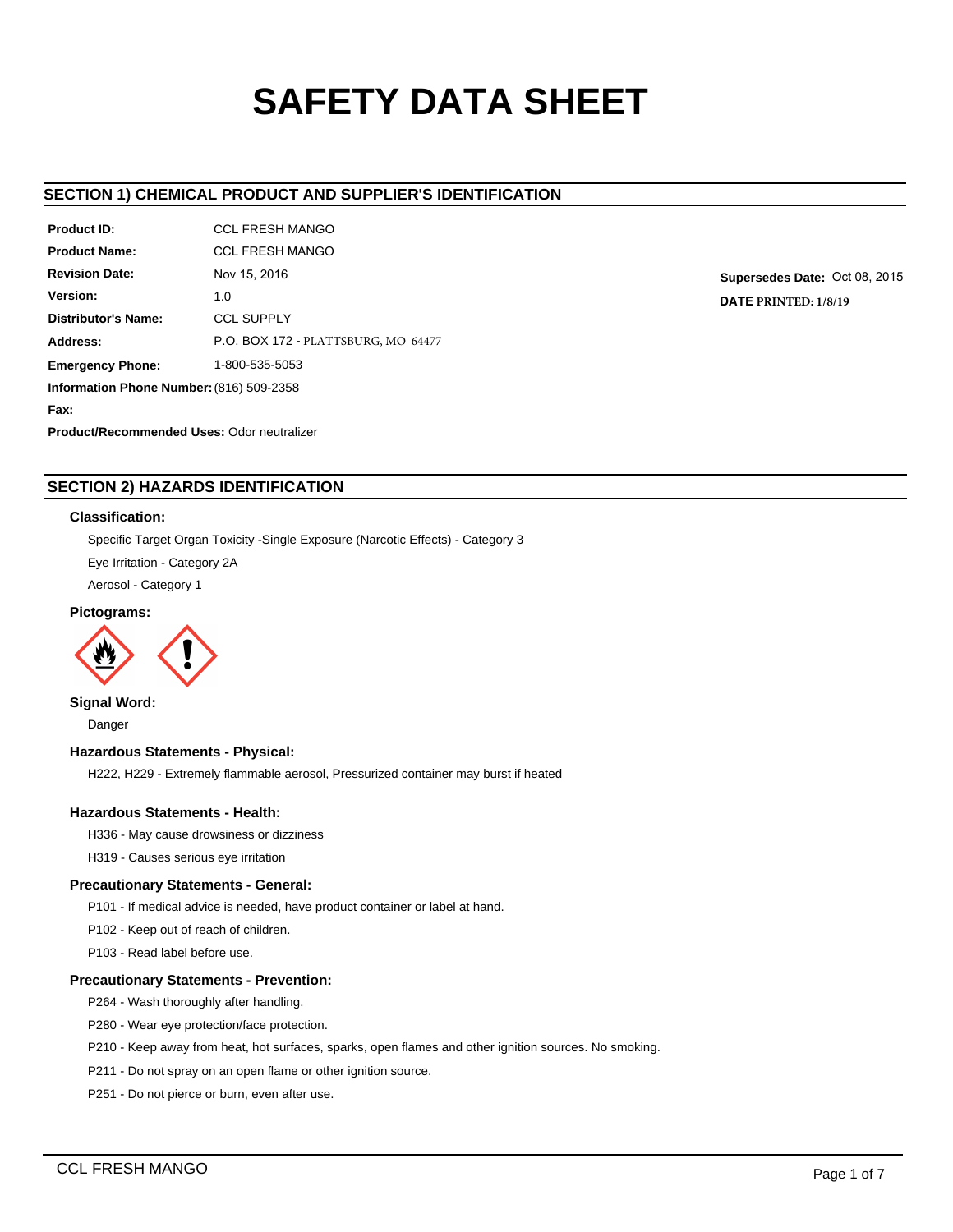# **Precautionary Statements - Response:**

P304 + P340 - IF INHALED: Remove person to fresh air and keep comfortable for breathing.

P312 - Call a POISON CENTER or doctor/physician if you feel unwell.

P305 + P351 + P338 - IF IN EYES: Rinse cautiously with water for several minutes. Remove contact lenses, if present and easy to do. Continue rinsing.

P337 + P313 - If eye irritation persists: Get medical advice/attention.

### **Precautionary Statements - Storage:**

P403 + P405 - Store in a well-ventilated place. Store locked up.

P410 - Protect from sunlight.

P412 - Do not expose to temperatures exceeding 50°C/122°F.

# **Precautionary Statements - Disposal:**

P501 - Dispose of contents and container in accordance with all local, regional, national and international regulations.

# **SECTION 3) COMPOSITION / INFORMATION ON INGREDIENTS**

| <b>CAS</b>   | <b>Chemical Name</b> | % By Weight |
|--------------|----------------------|-------------|
| 0000067-64-1 | <b>ACETONE</b>       | 46% - 81%   |
| 0000074-98-6 | <b>PROPANE</b>       | 19% - 34%   |

# **SECTION 4) FIRST-AID MEASURES**

### **Inhalation:**

Remove source of exposure or move person to fresh air and keep comfortable for breathing.

If exposed/feel unwell/concerned: Call a POISON CENTER/doctor.

Eliminate all ignition sources if safe to do so.

### **Eye Contact:**

Remove source of exposure or move person to fresh air. Rinse eyes cautiously with lukewarm, gently flowing water for several minutes, while holding the eyelids open. Remove contact lenses, if present and easy to do. Continue rinsing for a duration of 15-20 minutes. Take care not to rinse contaminated water into the unaffected eye or onto the face. If eye irritation persists: Get medical advice/attention.

### **Skin Contact:**

Take off immediately all contaminated clothing, shoes and leather goods (e.g. watchbands, belts). Gently blot or brush away excess product. Wash with plenty of lukewarm, gently flowing water for a duration of 15-20 minutes. Call a POISON CENTER/doctor if you feel unwell. Store contaminated clothing under water and wash before reuse or discard.

### **Ingestion:**

Rinse mouth. Do NOT induce vomiting. Immediately call a POISON CENTER/doctor. If vomiting occurs naturally, lie on your side, in the recovery position.

Never give anything by mouth to an unconscious or convulsing victim. Keep person warm and quiet.

# **SECTION 5) FIRE-FIGHTING MEASURES**

### **Suitable Extinguishing Media:**

Use water, fog, dry chemical, or carbon dioxide.

Carbon dioxide can displace oxygen. Use caution when applying carbon dioxide in confined spaces. Simultaneous use of foam and water on the same surface is to be avoided as water destroys the foam.

### **Unsuitable Extinguishing Media:**

Water may be ineffective but can be used to cool containers exposed to heat or flame.

### **Specific Hazards in Case of Fire:**

Contents under pressure. Keep away from ignition sources and open flames. Exposure of containers to extreme heat and flames can cause them to rupture often with violent force.

Aerosol cans may rupture when heated. Heated cans may burst.

In fire, will decompose to carbon dioxide, carbon monoxide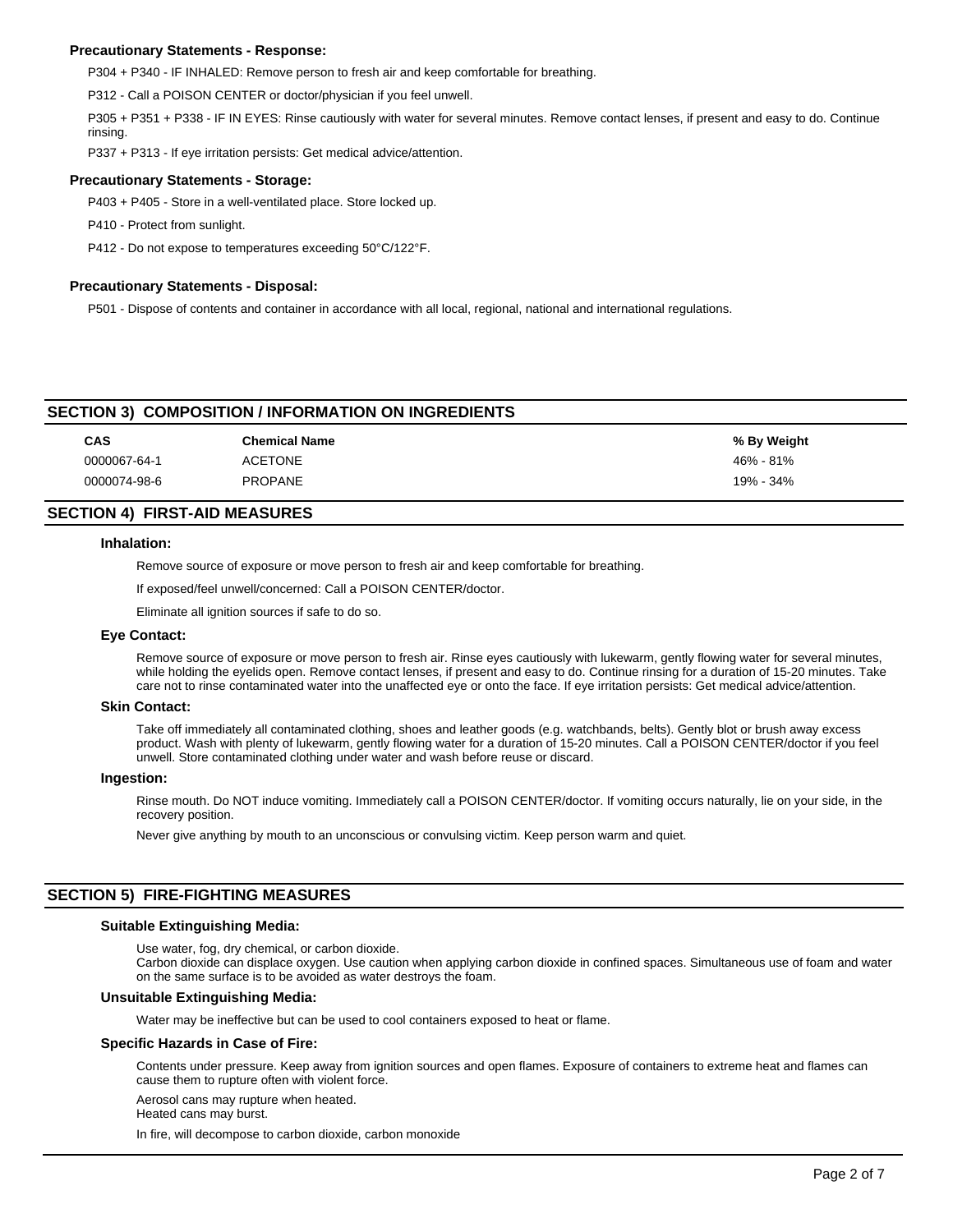# **Fire-Fighting Procedures:**

Isolate immediate hazard area and keep unauthorized personnel out. Stop spill/release if it can be done safely. Move undamaged containers from immediate hazard area if it can be done safely. Water spray may be useful in minimizing or dispersing vapors and to protect personnel.

Dispose of fire debris and contaminated extinguishing water in accordance with official regulations.

### **Special Protective Actions:**

Wear protective pressure self-contained breathing apparatus (SCBA)and full turnout gear.

Care should always be exercised in dust/mist areas.

# **SECTION 6) ACCIDENTAL RELEASE MEASURES**

### **Emergency Procedure:**

Flammable/combustible material.

ELIMINATE all ignition sources (no smoking, flares, sparks, or flames in immediate area). Stay upwind; keep out of low areas. Immediately turn off or isolate any source of ignition. Keep unnecessary people away; isolate hazard area and deny entry. Do not touch or walk through spilled material. Clean up immediately. Use absorbent sweeping compound to soak up material and put into suitable container for proper disposal.

### **Recommended Equipment:**

Wear safety glasses and gloves.

#### **Personal Precautions:**

ELIMINATE all ignition sources (no smoking, flares, sparks, or flames in immediate area). Use explosion proof equipment. Avoid breathing vapor. Avoid contact with skin, eye or clothing. Do not touch damaged containers or spilled materials unless wearing appropriate protective clothing.

#### **Environmental Precautions:**

Stop spill/release if it can be done safely. Prevent spilled material from entering sewers, storm drains, other unauthorized drainage systems and natural waterways by using sand, earth, or other appropriate barriers.

# **SECTION 7) HANDLING AND STORAGE**

### **General:**

For industrial and institutional use only. For use by trained personnel only. Keep away from children. Wash hands after use. Do not get in eyes, on skin or on clothing. Do not breathe vapors or mists. Use good personal hygiene practices. Eating, drinking and smoking in work areas is prohibited. Remove contaminated clothing and protective equipment before entering eating areas. Eyewash stations and showers should be available in areas where this material is used and stored. **Ventilation Requirements:**

Use only with adequate ventilation to control air contaminants to their exposure limits. The use of local ventilation is recommended to control emissions near the source.

### **Storage Room Requirements:**

Keep container(s) tightly closed and properly labeled. Store in cool, dry, well-ventilated areas away from heat, direct sunlight and incompatibilities. Store in approved containers and protect against physical damage. Keep containers securely sealed when not in use. Indoor storage should meet OSHA standards and appropriate fire codes. Containers that have been opened must be carefully resealed to prevent leakage. Empty container retain residue and may be dangerous.

Do not cut, drill, grind, weld, or perform similar operations on or near containers. Do not pressurize containers to empty them. Ground all structures, transfer containers and equipment to conform to the national electrical code. Use procedures that prevent static electrical sparks. Static electricity may accumulate and create a fire hazard.

Store at temperatures below 120°F.

# **SECTION 8) EXPOSURE CONTROLS, PERSONAL PROTECTION**

# **Eye Protection:**

Chemical goggles, safety glasses with side shields or vented/splash proof goggles. Contact lenses may absorb irritants. Particles may adhere to lenses and cause corneal damage.

#### **Skin Protection:**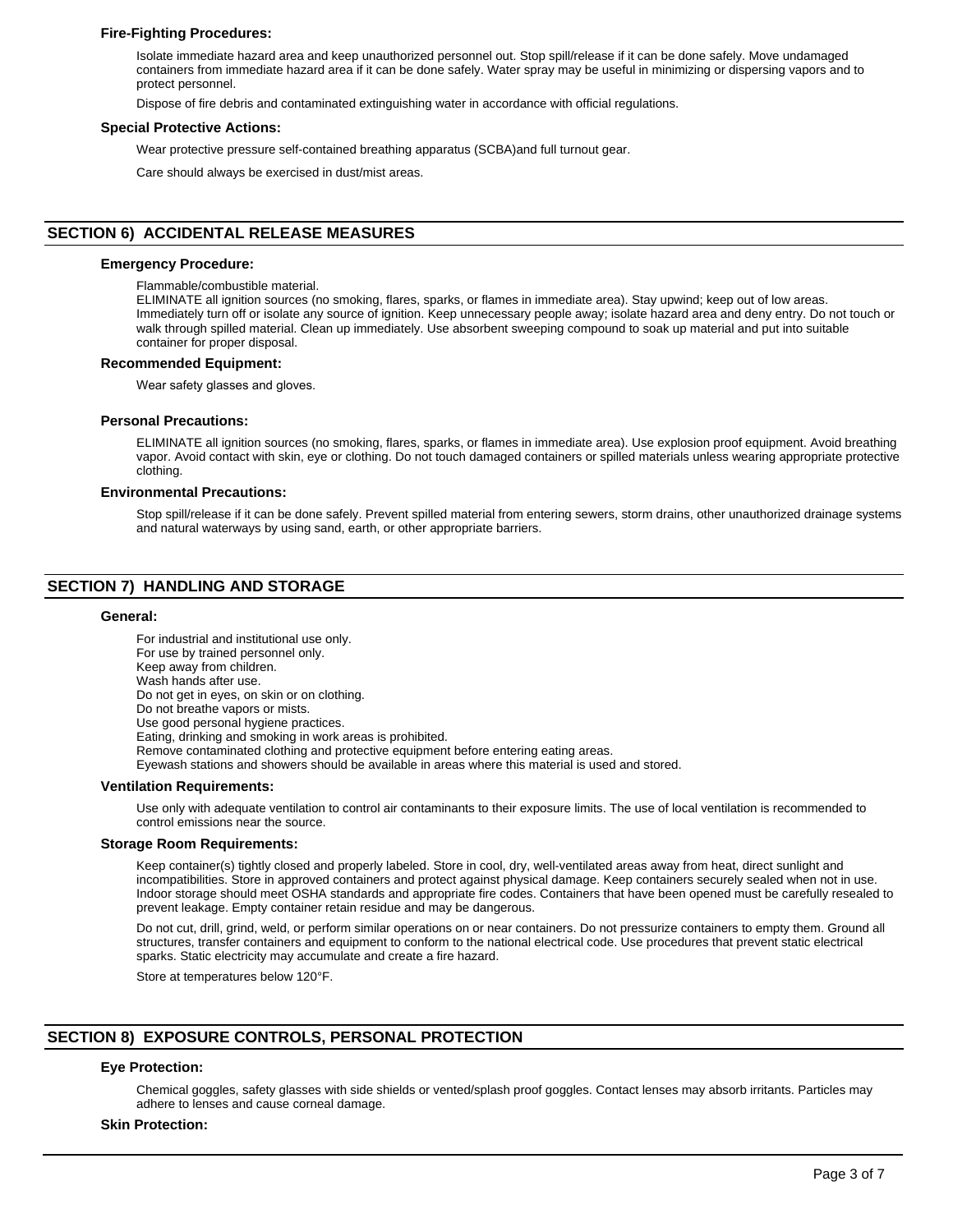Wear gloves, long sleeved shirt, long pants and other protective clothing as required to minimize skin contact.

Use of gloves approved to relevant standards made from the following materials may provide suitable chemical protection: PVC, neoprene or nitrile rubber gloves. Suitability and durability of a glove is dependent on usage, e.g. frequency and duration of contact, chemical resistance of glove material, glove thickness, dexterity. Always seek advice from glove suppliers. Contaminated gloves should be replaced. Chemical-resistant clothing is recommended to avoid prolonged contact. Avoid unnecessary skin contact.

# **Respiratory Protection:**

If engineering controls do not maintain airborne concentrations to a level which is adequate to protect worker, a respiratory protection program that meets or is equivalent to OSHA 29 CFR 1910.134 and ANSI Z88.2 should be followed. Check with respiratory protective equipment suppliers. Where air-filtering respirators are suitable, select an appropriate combination of mask and filter. Select a filter suitable for combined particulate/organic gases and vapors.

When spraying more than one half can continuously or more than one can consecutively, use NIOSH approved respirator.

# **Appropriate Engineering Controls:**

Provide exhaust ventilation or other engineering controls to keep the airborne concentrations of vapors below their respective threshold limit value.

# **SECTION 9) PHYSICAL AND CHEMICAL PROPERTIES**

| Density                      | 5.72408 lb/gal         |  |  |
|------------------------------|------------------------|--|--|
| Density VOC                  | 1.64567 lb/gal         |  |  |
| % VOC                        | 28.75000%              |  |  |
| <b>VOC Actual</b>            | 1.64567 lb/gal         |  |  |
| <b>VOC Actual</b>            | 197.20110 g/l          |  |  |
| <b>VOC Regulatory</b>        | 1.64567 lb/gal         |  |  |
| <b>VOC Regulatory</b>        | 197.20109 g/l          |  |  |
| Appearance                   | <b>NA</b>              |  |  |
| Odor Threshold               | <b>NA</b>              |  |  |
| <b>Odor Description</b>      | Mango                  |  |  |
| pH                           | <b>NA</b>              |  |  |
| <b>Water Solubility</b>      | <b>NA</b>              |  |  |
| Flammability                 | Flashpoint below 73 °F |  |  |
| Flash Point Symbol           | <b>NA</b>              |  |  |
| <b>Flash Point</b>           | <b>NA</b>              |  |  |
| Viscosity                    | <b>NA</b>              |  |  |
| Lower Explosion Level        | <b>NA</b>              |  |  |
| <b>Upper Explosion Level</b> | <b>NA</b>              |  |  |
| <b>Melting Point</b>         | <b>NA</b>              |  |  |
| Vapor Density                | Slower than ether      |  |  |
| <b>Freezing Point</b>        | <b>NA</b>              |  |  |
| Low Boiling Point            | <b>NA</b>              |  |  |
| High Boiling Point           | <b>NA</b>              |  |  |
| Decomposition Pt             | <b>NA</b>              |  |  |
| Auto Ignition Temp           | <b>NA</b>              |  |  |
| <b>Evaporation Rate</b>      | Slower than ether      |  |  |

### **Physical and Chemical Properties**

# **SECTION 10) STABILITY AND REACTIVITY**

# **Stability:**

Stable.

**Conditions to Avoid:**

High temperatures.

**Incompatible Materials:**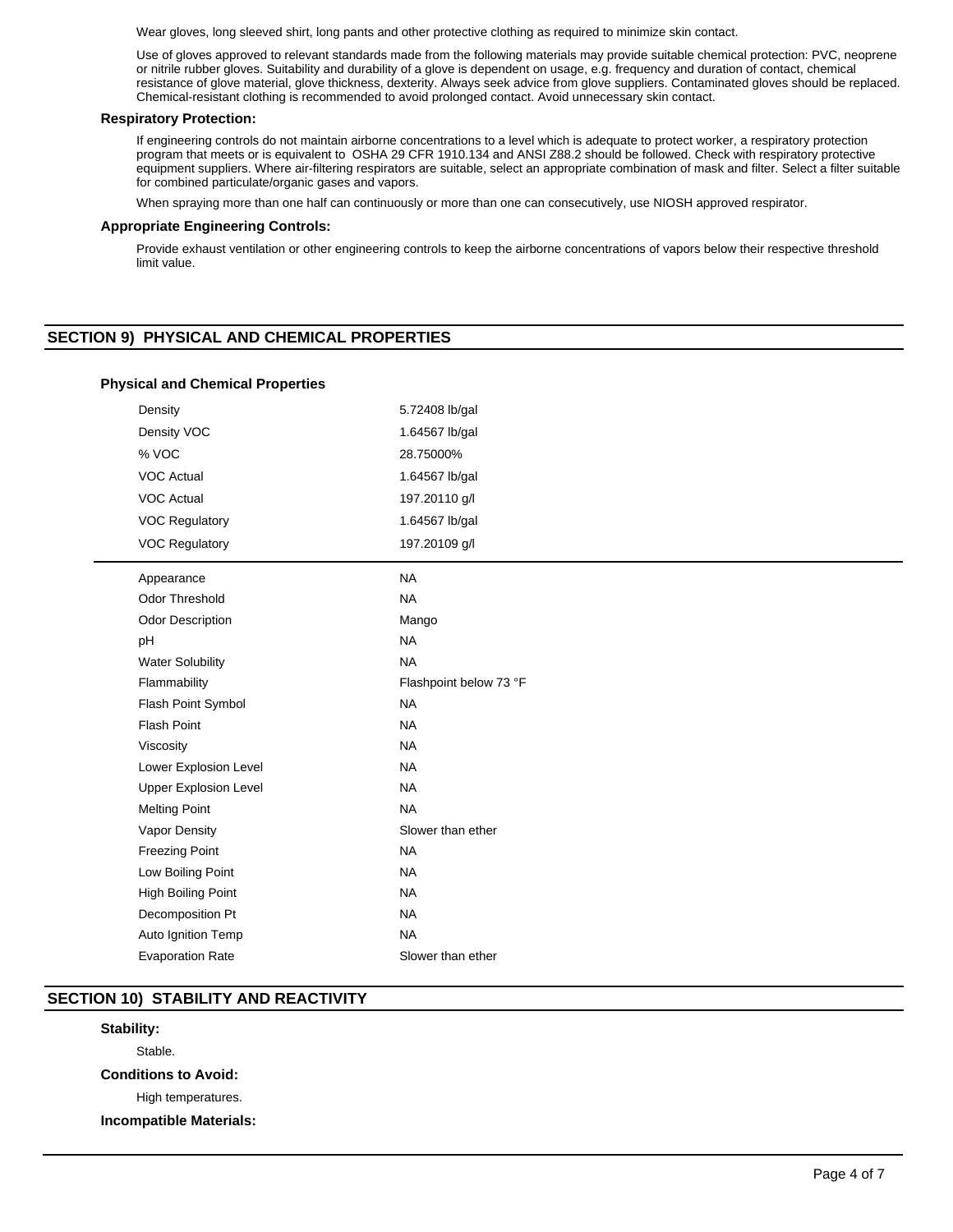### None known.

### **Hazardous Reactions/Polymerization:**

Will not occur.

# **Hazardous Decomposition Products:**

In fire, will decompose to carbon dioxide, carbon monoxide.

# **SECTION 11) TOXICOLOGICAL INFORMATION**

### **Skin Corrosion/Irritation:**

Overexposure will cause defatting of skin.

### **Serious Eye Damage/Irritation:**

Overexposure will cause redness and burning sensation.

### **Carcinogenicity:**

No data available

### **Germ Cell Mutagenicity:**

No data available

## **Reproductive Toxicity:**

No data available

## **Respiratory/Skin Sensitization:**

No data available

### **Specific Target Organ Toxicity - Single Exposure:**

May cause drowsiness or dizziness

# **Specific Target Organ Toxicity - Repeated Exposure:**

No data available

# **Aspiration Hazard:**

Aspiration hazard if swallowed.

### **Acute Toxicity:**

Inhalation: effect of overexposure include irritation of respiratory tract, headache, dizziness, nausea, and loss of coordination. Extreme overexposure may result in unconsciousness and possibly death.

### 0000067-64-1 ACETONE

LC50 (male rat): 30000 ppm (4-hour exposure); cited as 71000 mg/m3 (4-hour exposure) (29) LC50 (male mouse): 18600 ppm (4-hour exposure); cited as 44000 mg/m3 (4-hour exposure) (29)

LD50 (oral, female rat): 5800 mg/kg (24) LD50 (oral, mature rat): 6700 mg/kg (cited as 8.5 mL/kg) (31) LD50 (oral, newborn rat): 1750 mg/kg (cited as 2.2 mL/kg) (31) LD50 (oral, mouse): 3000 mg/kg (32,unconfirmed) LD50 (dermal, rabbit): Greater than 16000 mg/kg cited as 20 mL/kg) (30)

# **Potential Health Effects - Miscellaneous**

0000067-64-1 ACETONE

The following medical conditions may be aggravated by exposure: lung disease, eye disorders, skin disorders. Overexposure may cause damage to any of the following organs/systems: blood, central nervous system, eyes, kidneys, liver, respiratory system, skin.

# **SECTION 12) ECOLOGICAL INFORMATION**

### **Toxicity:**

No data available.

# **Mobility in Soil:**

No data available.

### **Other Adverse Effects:**

No data available.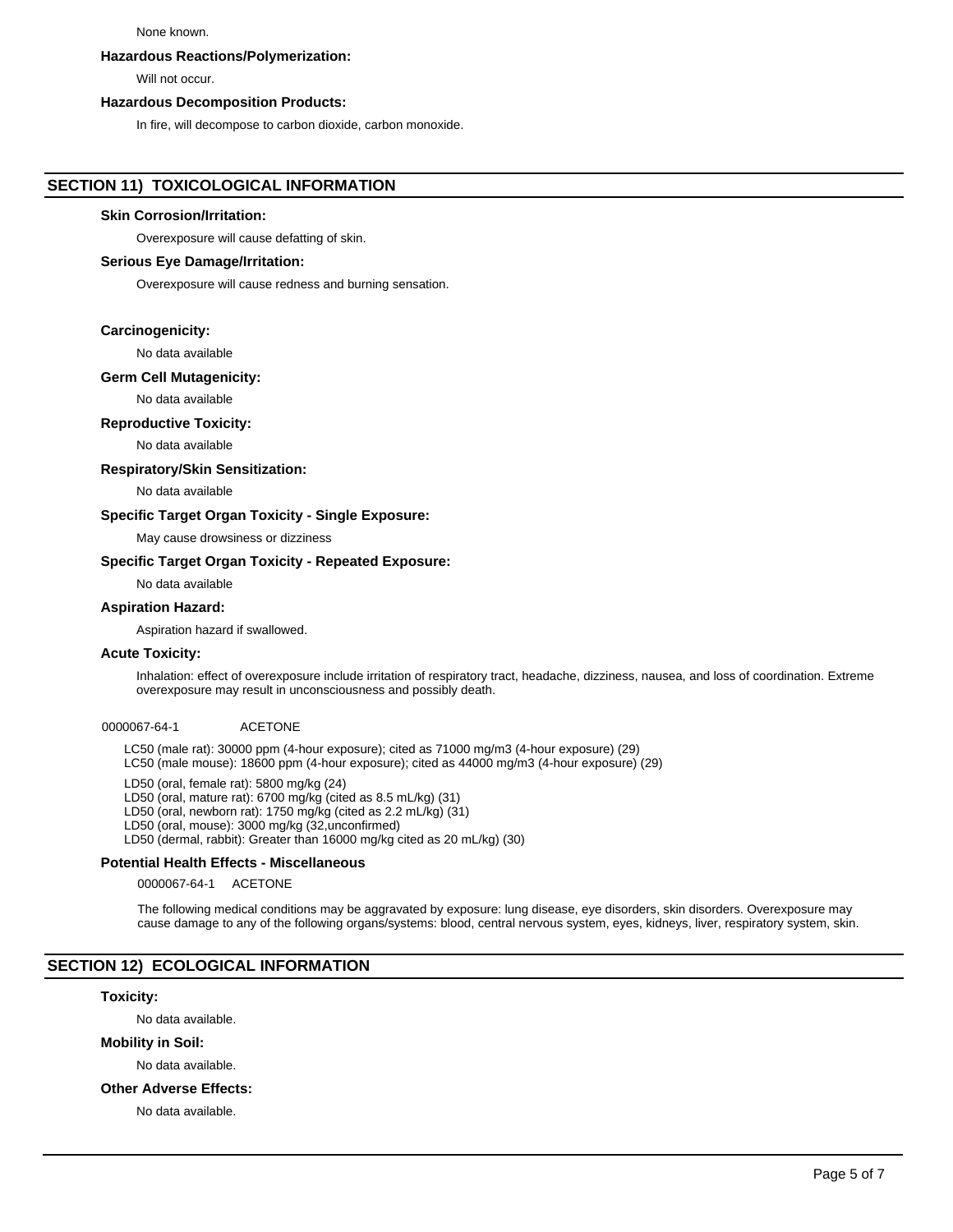# **Bio-accumulative Potential**

0000067-64-1 ACETONE

Does not bioaccumulate

### **Persistence and Degradability**

0000067-64-1 ACETONE

91% readily biodegradable, Method: OECD Test Guideline 301B

# **SECTION 13) DISPOSAL CONSIDERATIONS**

### **Water Disposal:**

Under RCRA, it is the responsibility of the user of the product, to determine at the time of disposal whether the product meets RCRA criteria for hazardous waste. Waste management should be in full compliance with federal, state, and local laws.

Empty containers retain product residue which may exhibit hazards of material, therefore do not pressurize, cut, glaze, weld or use for any other purposes. Return drums to reclamation centers for proper cleaning and reuse.

# **SECTION 14) TRANSPORT INFORMATION**

# **U.S. DOT Information:**

Consumer Commodity, ORM-D

### **IMDG Information:**

Consumer Commodity, ORM-D

### **IATA Information:**

Consumer Commodity, ORM-D

# **SECTION 15) REGULATORY INFORMATION**

| CAS          | Chemical Name  | % By Weight | <b>Regulation List</b>                             |
|--------------|----------------|-------------|----------------------------------------------------|
| 0000067-64-1 | <b>ACETONE</b> |             | 46% - 81% CERCLA, SARA312, TSCA, RCRA, ACGIH, OSHA |
| 0000074-98-6 | <b>PROPANE</b> |             | 19% - 34%   SARA312,TSCA,ACGIH,OSHA                |

# **SECTION 16) OTHER INFORMATION**

# **Glossary:**

\* There are points of differences between OSHA GHS and UN GHS. In 90% of the categories, they can be used interchangeably, but for the Skin Corrosion/Irritant Category and the Specific Target Organ Toxicity (Single and Repeated Exposure) Categories. In these cases, our system will say UN GHS.

ACGIH- American Conference of Governmental Industrial Hygienists; ANSI- American National Standards Institute; Canadian TDG-Canadian Transportation of Dangerous Goods; CAS- Chemical Abstract Service; Chemtrec- Chemical Transportation Emergency Center (US); CHIP- Chemical Hazard Information and Packaging; DSL- Domestic Substances List; EC- Equivalent Concentration; EH40 (UK)- HSE Guidance Note EH40 Occupational Exposure Limits; EPCRA- Emergency Planning and Community Right-To-Know Act; ESL- Effects screening levels; HMIS- Hazardous Material Information Service; LC- Lethal Concentration; LD- Lethal Dose; NFPA- National Fire Protection Association; OEL- Occupational Exposure Limits; OSHA- Occupational Safety and Health Administration, US Department of Labor; PEL- Permissible Exposure Limit; SARA (Title III)- Superfund Amendments and Reauthorization Act; SARA 313- Superfund Amendments and Reauthorization Act, Section 313; SCBA- Self-Contained Breathing Apparatus; STEL- Short Term Exposure Limit; TCEQ - Texas Commission on Environmental Quality; TLV- Threshold Limit Value; TSCA- Toxic Substances Control Act Public Law 94-469; TWA

- Time Weighted Value; US DOT- US Department of Transportation; WHMIS- Workplace Hazardous Materials Information System.